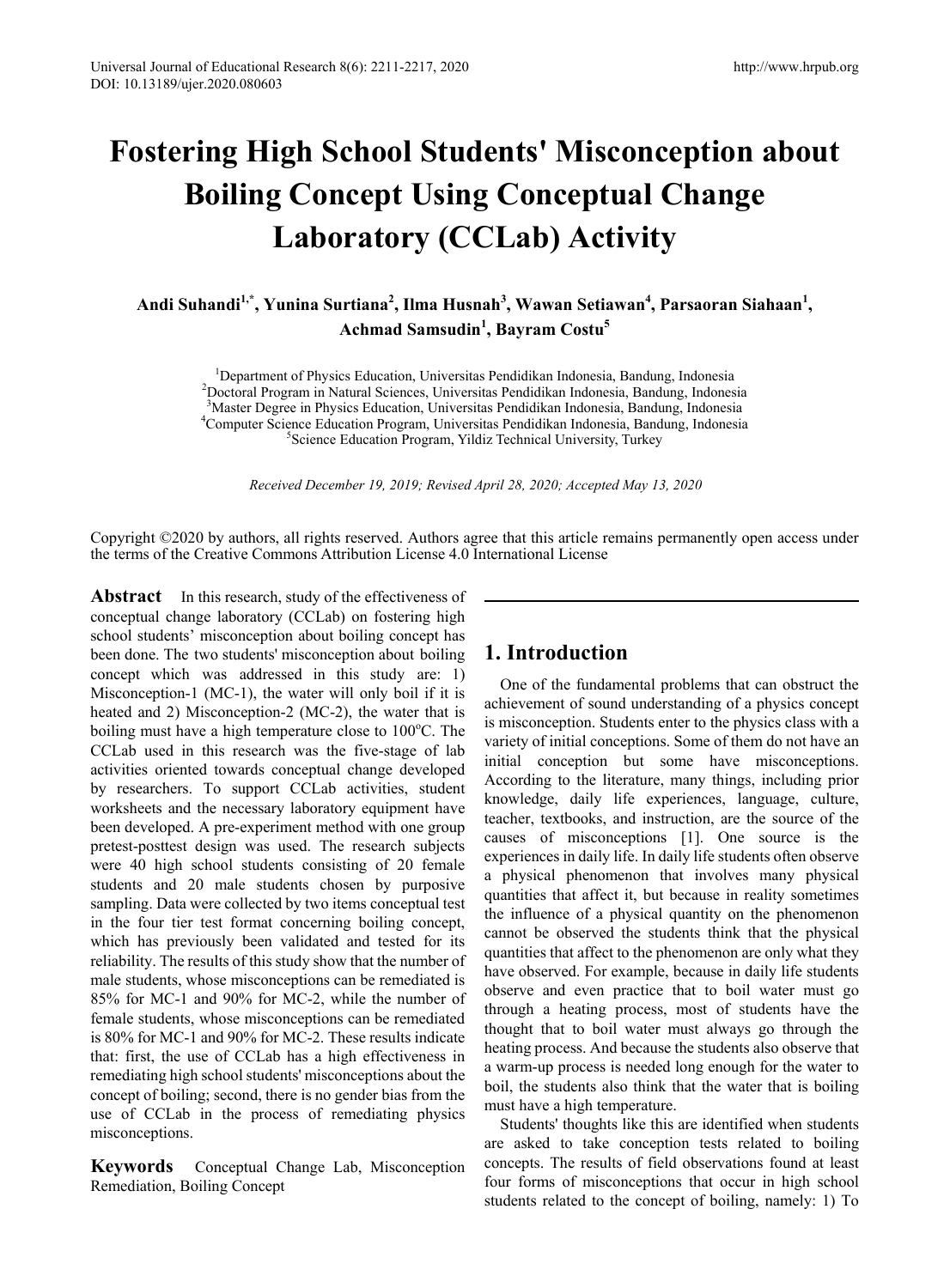boil water must always go through a heating process, 2) The water is boiling so the temperature is certainty high, 3) For bubbles that appear in the water which is boiling, its contents is air, and 4) When the water is boiling, the process of convection in water is getting faster.

Misconceptions should not be allowed to remain in the minds of students, because of which student may become resistant to change with scientific ones and students may reject accepting new ideas [2], thus they are obstacles for students in learning and understanding some concepts in science. In physics one concept with another is usually interconnected. For example the concept of pressure is closely related to the concept of force, so if students have a misconception on the concept of force, then they will be difficult in understanding the concept of pressure in depth. Misconception is a situation that is difficult to be changed, because it is usually inherent in the minds of students and they are not aware that the conception they have is not in accordance with the scientific conception. Special approaches and strategies are needed to carry out misconception remediation that occurs in students. The approach that is often used is the conceptual change approach (CCA), while one of the strategies that is quite widely used is the cognitive conflict strategy. This approach and strategy was created based on constructivist theory. According to constructivist theory, students will construct conceptions related to a concept through two ways, namely the assimilation and the accommodation way [3]. Researchers who have used the CCA with cognitive conflict strategies in physics remedial teaching include: Baser [4], Kang et al. [5], and Madu & Orji [6]. Teaching specifically carried out with the aim of remediating the misconceptions that occur in students is known as remedial teaching.

During this time, the remedial teaching of physics is usually carried out in classroom learning mode. However, due to limited time for learning activities in this class, remedial teaching is rarely held by the teacher. Actually in the physics learning curriculum, there is one learning session provided, which is the laboratory session. Until now, laboratory sessions are often used by teachers to conduct practicum activities oriented to the verification of physical content that has been informed at class sessions. To optimize the function of laboratory session and to overcome the problem of limited time for remedial teaching, this session can be filled with laboratory activities oriented to the remediation of misconceptions or conception reconstruction. Of course its implementation requires a design of laboratory activities that are oriented to conceptual change. To meet these needs, our research team has developed a conceptual change oriented to laboratory model called the conceptual change laboratory model (CCLab model). According to Surtiana, the advantage of the mode of laboratory activities is that students can be

facilitated to construct and change their conceptions through in-depth exploration activities by themselves. So the view of constructivism can be truly applied [7].

The purpose of this study is to test the effectiveness of the use of CCLab model in facilitating the remediation of two misconceptions that occur in high school students related to the concept of boiling which are: misconception-1 (MC-1), the water will only boil if it is heated and misconception-2 (MC-2), the water that is boiling must have a high temperature close to 100oC. Gender is one of the aspects reviewed in this research. This article reports the process and results obtained from the research activities that have been carried out.

## **2. Materials and Methods**

The research method used in this study is the pre-experiment method. While the research adopts one group pretest-posttest designs. The research subjects were 40 high school students consisting of 20 female students and 20 male students, in one of the high schools in the West Bandung district of West Java province and were chosen by purposive sampling. Lab activities are carried out cooperatively in small groups. The CCLab model used in this research was the five-stage of lab activities oriented towards conceptual change, as shown in Figure 1.

Data were collected by two items conceptual test in the four tier test format concerning boiling concept (BCFTTest), which has previously been validated and tested for its reliability. Based on the results of expert judgment, the instruments used in this study have construct and content validity. While based on the results of the reliability analysis using the test-retest method, the instrument has a reliability coefficient of 0.78 which indicates that the conception test instrument used in this study has a high reliability. Figure 2 shows the sample of BCFTTest items used in this study.

Table 1 shows the guidelines used to determine student conception categories before and after participating in CCLab model based on conception test data in the Four Tier test format [8]. The quantity of students who achieved conception reconstruction after participating in CCLab activities was analyzed using techniques similar to those used by Surtiana et al [7][9].

Another goal of this research is to find out about the effect of gender on the achievement of conception reconstruction in the implementation of the CCLab model on the boiling concept. The research hypothesis proposed is "HA: There are differences in the number of male and female students who reach the conception reconstruction related to the boiling concept as the effect of applying the CCLab model".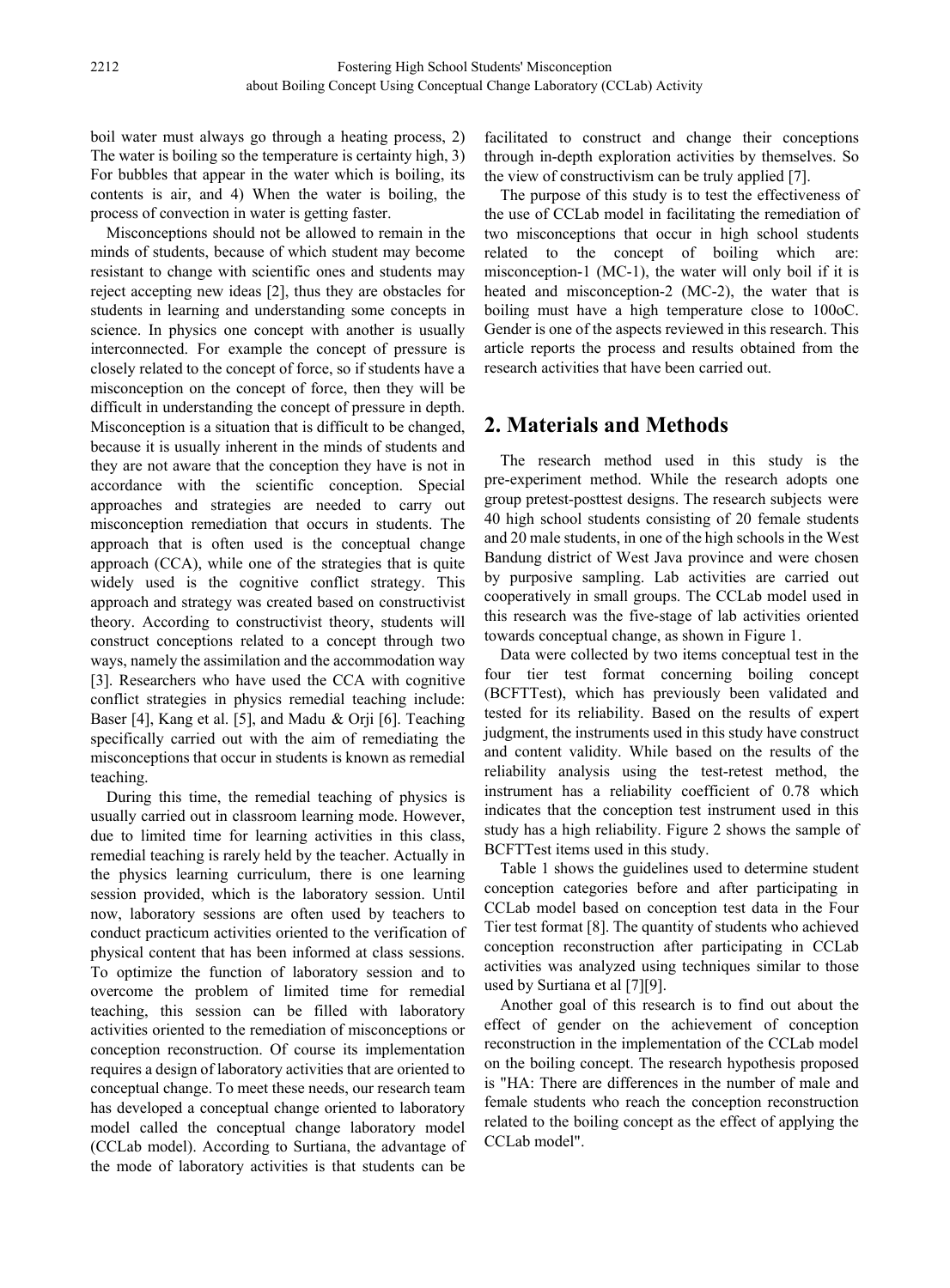

**Figure 1.** Stages of CCLab model



**Figure 2**. Sample of BCFT Test items used in this study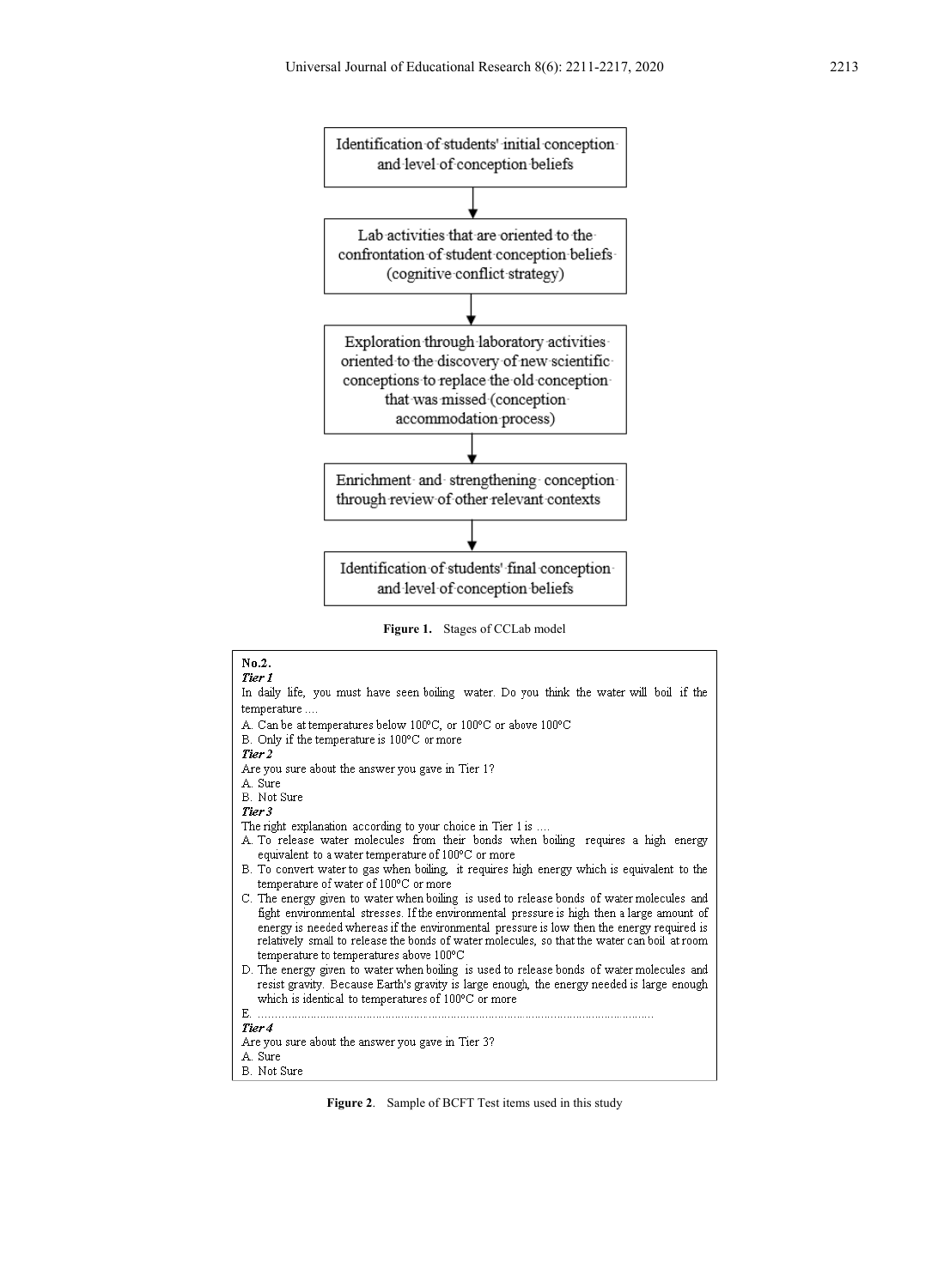## **3. Finding and Discussion**

By using the categorization guidelines for students' conceptions as shown in Table 1, it can be determined what state of conceptions students have before and after participating in CCLab model.

By using the categorization guidelines for students' conceptions as shown in Table 2, it can be determined what state of conceptions students have before and after participating in CCLab activities.

Having knowing the condition of the students' conceptions before and after the CCLab model, a pattern of the conceptual change that occurred from before to after the CCLab model can be obtained. With the pattern of conceptual changes achieved by students, the effectiveness of implementation of CCLab model remediating the misconceptions of high school students can be determined. Figure 3 shows the pattern of conceptual change of female (F) and male (M) students in MC-1 before and after

participating in CCLab model. While Figure 4 shows the pattern of conceptual change of female (F) and male (M) students in MC-2 before and after participating in CCLab model.

In Figure 3 it appears that 80% of female students and 85% of male students change their conception from a mistaken one to a scientific one. Whereas in In Figure 4 it appears that 90% of female students and 90% of male students change their conception from a mistaken one to a scientific one. These changes show that CCLab model can facilitate the revision or reconstruction of students' conceptions from erroneous conceptions to scientific concepts related to MC-1 and MC-2.

Figure 5 shows a bar chart of the number of female and male students who have misconceptions related to MC-1 and MC-2 before and after CCLab model. In the figure, it appears that there was a significant decrease in the number of female and male students who have misconceptions from before to after CCLab model.

| Tier 1      | Tier 2        | Tier 3      | Tier 4                           | <b>Conception Category</b> |
|-------------|---------------|-------------|----------------------------------|----------------------------|
| True(T)     | Sure $(S)$    | True $(T)$  | Sure $(S)$                       | Scientific Conception (SC) |
| True(T)     | Sure $(S)$    | True(T)     | Not Sure (NS)                    | No Conception (NC)         |
| True(T)     | Not Sure (NS) | True(T)     | Sure $(S)$                       | No Conception (NC)         |
| True $(T)$  | Not Sure (NS) | True $(T)$  | Not Sure (NS)                    | No Conception (NC)         |
| True $(T)$  | Sure $(S)$    | False $(F)$ | Sure $(S)$                       | Misconception (MC)         |
| True(T)     | Sure $(S)$    | False $(F)$ | Not Sure (NS)                    | No Conception (NC)         |
| True $(T)$  | Not Sure (NS) | False $(F)$ | Sure $(S)$                       | No Conception (NC)         |
| True(T)     | Not Sure (NS) | False $(F)$ | Not Sure (NS)                    | No Conception (NC)         |
| False $(F)$ | Sure $(S)$    | True $(T)$  | Sure $(S)$                       | Misconception (MC)         |
| False $(F)$ | Sure $(S)$    | True $(T)$  | Not Sure (NS)                    | No Conception (NC)         |
| False $(F)$ | Not Sure (NS) | True(T)     | Sure $(S)$                       | No Conception (NC)         |
| False $(F)$ | Not Sure (NS) | True $(T)$  | Not Sure (NS)                    | No Conception (NC)         |
| False $(F)$ | Sure $(S)$    | False $(F)$ | Sure $(S)$                       | Misconception (MC)         |
| False $(F)$ | Sure $(S)$    | False $(F)$ | Not Sure (NS)                    | No Conception (NC)         |
| False $(F)$ | Not Sure (NS) | False $(F)$ | No Conception (NC)<br>Sure $(S)$ |                            |
| False $(F)$ | Not Sure (NS) | False $(F)$ | Not Sure (NS)                    | No Conception (NC)         |

**Table 1.** Students' conception categories based on conception test results data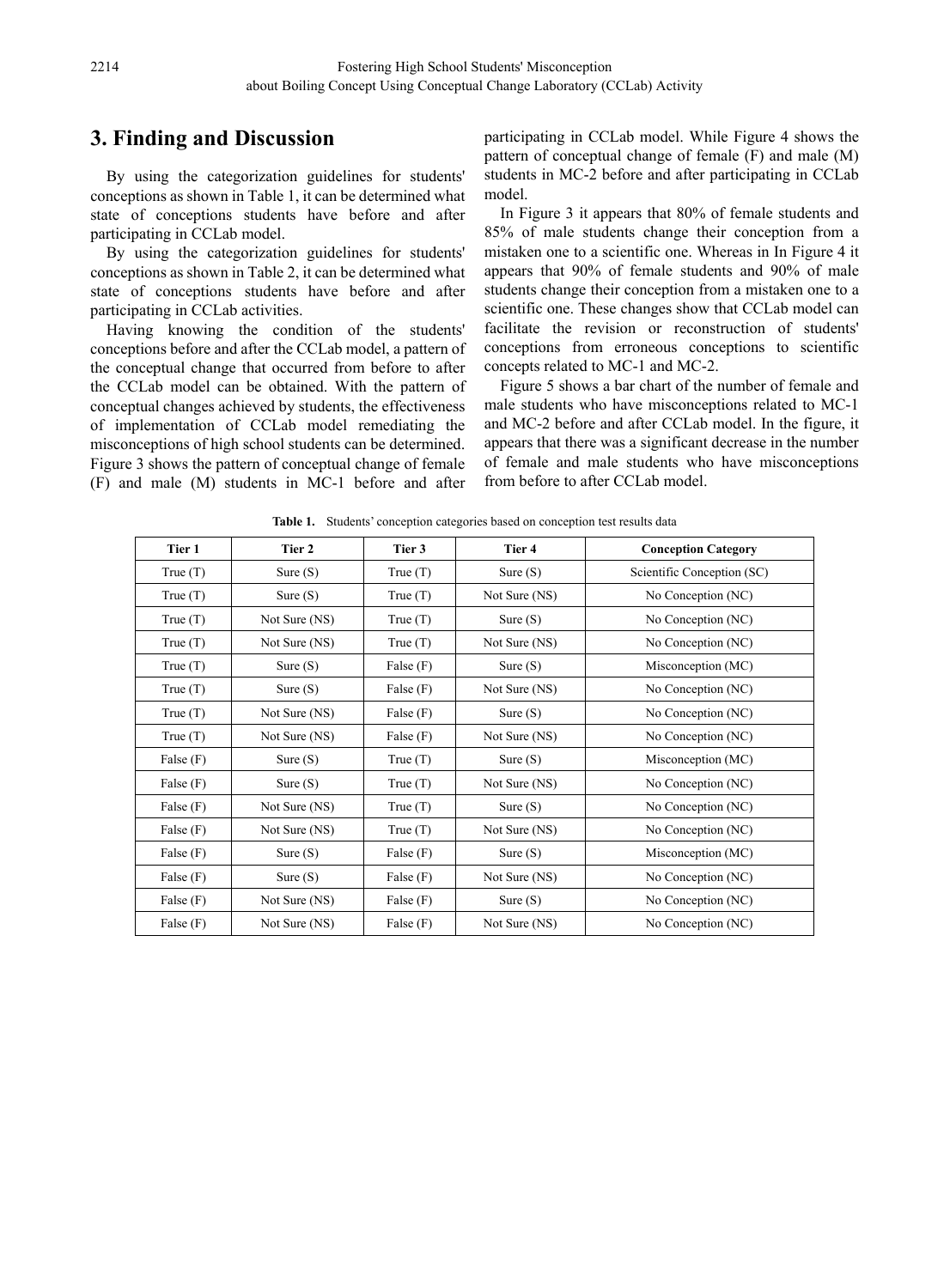| The state of conception before<br>CCLab                                                                                                                                           |                                        | The state of conception after<br>CCLab                                                                                               |  |  |
|-----------------------------------------------------------------------------------------------------------------------------------------------------------------------------------|----------------------------------------|--------------------------------------------------------------------------------------------------------------------------------------|--|--|
| Scientific Conception<br>$F(-)$<br>$M(-)$                                                                                                                                         | F (0%)<br>M (0%)                       | Scientific Conception<br>F(S2, S3, S6, S7, S10,<br>S14, S15, S19, S20, S23,                                                          |  |  |
| Misconception<br>F (S2, S3, S6, S7, S10,<br>S11, S14, S15, S17, S19,<br>S20, S23, S24, S26, S30,<br>S31, S32, S35, S37, S40)<br>M(S1, S4, S5, S8, S9,<br>S12, S13, S16, S18, S21, | F (80%)<br>M (85%)                     | \$24, \$30, \$32, \$35, \$37,<br>S40)<br>M(S1, S5, S8, S9, S12,<br>S13, S16, S18, S22, S25,<br>S27, S28, S29, S33, S34,<br>S36, S38) |  |  |
| S22, S25, S27, S28, S29,<br>S33, S34, S36, S38, S39)                                                                                                                              | F (20%)<br>M (15%)<br>F (0%)<br>M (0%) | Misconception<br>F(S11, S17, S26, S31)<br>M(S4, S21, S39)                                                                            |  |  |
| No Conception<br>F ( -)<br>M (-)                                                                                                                                                  | F (0%)<br>¦M (0%)                      | No Conception<br>$F(-)$<br>$M(-)$                                                                                                    |  |  |

Figure 3. Pattern of conceptual change of female and male students in MC-1 before and after CClab

| The state of conception<br>before CCLab             |        |                    |  | The state of conception<br>after CCLab               |  |  |  |
|-----------------------------------------------------|--------|--------------------|--|------------------------------------------------------|--|--|--|
|                                                     |        |                    |  |                                                      |  |  |  |
| Scientific Conception                               |        | F(0%)              |  | Scientific Conception                                |  |  |  |
| $F(-)$<br>M(-)                                      | M (0%) |                    |  | F(S2, S3, S6, S7, S10,                               |  |  |  |
|                                                     |        |                    |  | S14, S15, S17, S19, S20,<br>S23, S24, S26, S30, S32, |  |  |  |
| Misconception                                       |        | F (90%)<br>M (90%) |  | S35, S37, S40)                                       |  |  |  |
| F (S2, S3, S6, S7, S10,<br>S11, S14, S15, S17, S19, |        |                    |  | M(S1, S5, S8, S9, S12,                               |  |  |  |
| S20, S23, S24, S26,                                 |        |                    |  | S13, S16, S18, S22, S25,<br>S27, S28, S29, S33, S34, |  |  |  |
| \$30, \$31, \$32, \$35, \$37,<br>S40)               |        |                    |  | S36, S38, S39)                                       |  |  |  |
| M(S1, S4, S5, S8, S9,                               |        |                    |  |                                                      |  |  |  |
| S12, S13, S16, S18, S21,                            |        | F (10%)            |  |                                                      |  |  |  |
| S22, S25, S27, S28, S29,<br>S33, S34, S36, S38,     |        | M (10%)            |  | Misconception                                        |  |  |  |
| S39)                                                |        |                    |  | F(S11, S31)<br>M(S4, S21)                            |  |  |  |
|                                                     |        | F (0%)<br>M (0%)   |  |                                                      |  |  |  |
|                                                     |        |                    |  |                                                      |  |  |  |
| No Conception<br>F ( - )                            |        | F(0%)              |  | No Conception<br>$F(-)$                              |  |  |  |
| M (-)                                               | M (0%) |                    |  | $M(-)$                                               |  |  |  |
|                                                     |        |                    |  |                                                      |  |  |  |

**Figure 4.** Pattern of conceptual change of female and male students in MC-2 before and after CClab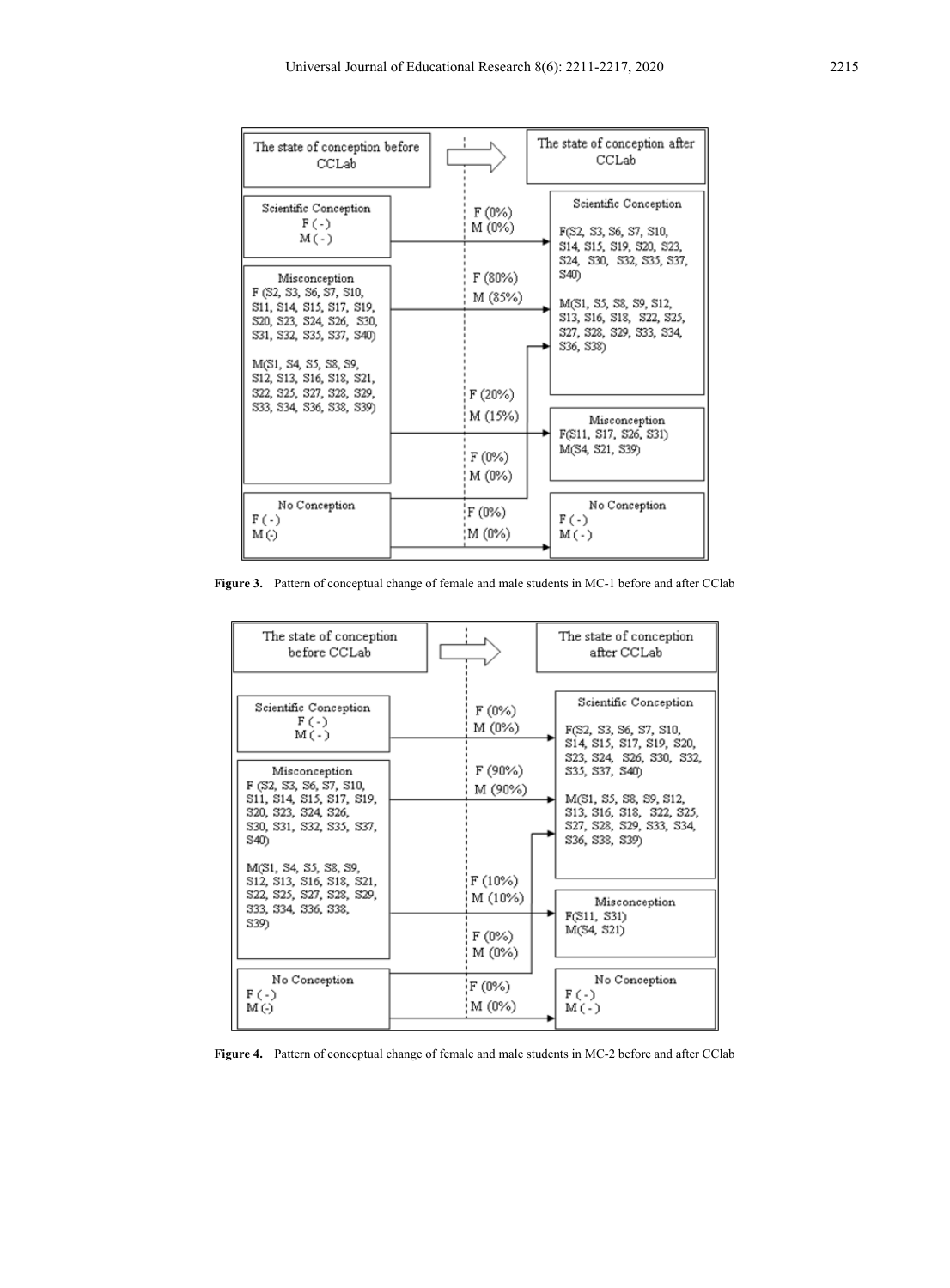

**Figure 5.** Bar chart of the number of female and male students in MC-1 and MC-2 before and after CCLab activities

| Misconception | Number of students<br>whose misconceptions<br>before CCLab |    | Number of students<br>whose misconceptions<br>after CCLab |   | Decreasing the number of<br>students who are<br>misconceptions |      | Category of<br>reduction |      |
|---------------|------------------------------------------------------------|----|-----------------------------------------------------------|---|----------------------------------------------------------------|------|--------------------------|------|
|               |                                                            | M  |                                                           | M |                                                                | M    | F                        | M    |
| $MC-1$        | 20                                                         | 20 |                                                           |   | 0.80                                                           | 0.85 | High                     | High |
| $MC-2$        | 20                                                         | 20 | C                                                         |   | 0.90                                                           | 0,90 | High                     | High |

**Table 2.** Quantity of female and male students who are misconceptions on the concept of boiling was remediated

Table 2 shows the quantity of female and male students whose misconceptions was remediated during implementation of CCLab model related to the concept of boiling.

In Table 2, it appears that before CCLab model, the number of female and male students who had misconceptions related to MC is 20 each, and after CCLab model the number has drastically decreased to only 4 for female students and 3 for male students. Regarding MC-2, before CCLab model the number of female and male students who had misconceptions was also 20 students each, after CClab model the number of students who had misconceptions related to MC-2 also dropped dramatically to 2 for female and male students. Based on data of the quantity of students whose misconceptions before and after CCLab model, a decrease can be calculated in the quantity of students whose misconceptions are related to the concept of boiling. The results show that: related to MC-1, the quantity of misconceptions of male students decreased by 0.80 and for female students the quantity decreased by 0.85. While related to MC-2, it can be calculated that the decrease in the quantity of misconceptions of female students were 0.9 and the decrease in the quantity of misconceptions of male students were 0.9 too. These results indicate that the implementation of the CCLab model has a high effectiveness in remediating the misconceptions that occur among high school students regarding the concept of boiling.

When we compare of male students to female students

whose misconceptions related to MC-1 and MC-2 can be remediated, the numbers are almost balanced. This indicates that there is no gender bias in the process of remediating misconceptions through CCLab model. This fact is supported by the results of different test numbers of male and female students who achieve remediation of misconceptions using the Mann-Whitney test at the level of confidence  $(\alpha=0.05)$  as shown in Table 3.

**Table 3.** Test the different numbers of male and female students who have achieved conception reconstruction

| Misconception | Mann-Whitney | Asymp.<br>Sig. | Conclusion                     |  |  |
|---------------|--------------|----------------|--------------------------------|--|--|
| $MC-1$        | 0.760        | 0.08           | Not significantly<br>different |  |  |
| $MC-2$        | 0.500        | 0.12           | Not significantly<br>different |  |  |

In Table 3 it appears that for the two misconceptions that occurred in the boiling concept, the obtained value of Asymp. Sig. is greater than the level of confidence  $(\alpha=0.05)$ . This shows that the proposed hypothesis is rejected, which means that for the two misconceptions, there is no difference in the number of male and female students who achieve remediation of the misconception. Statistical test results show that the CCLab model is suitable for remedial teaching activities for both male and female students.